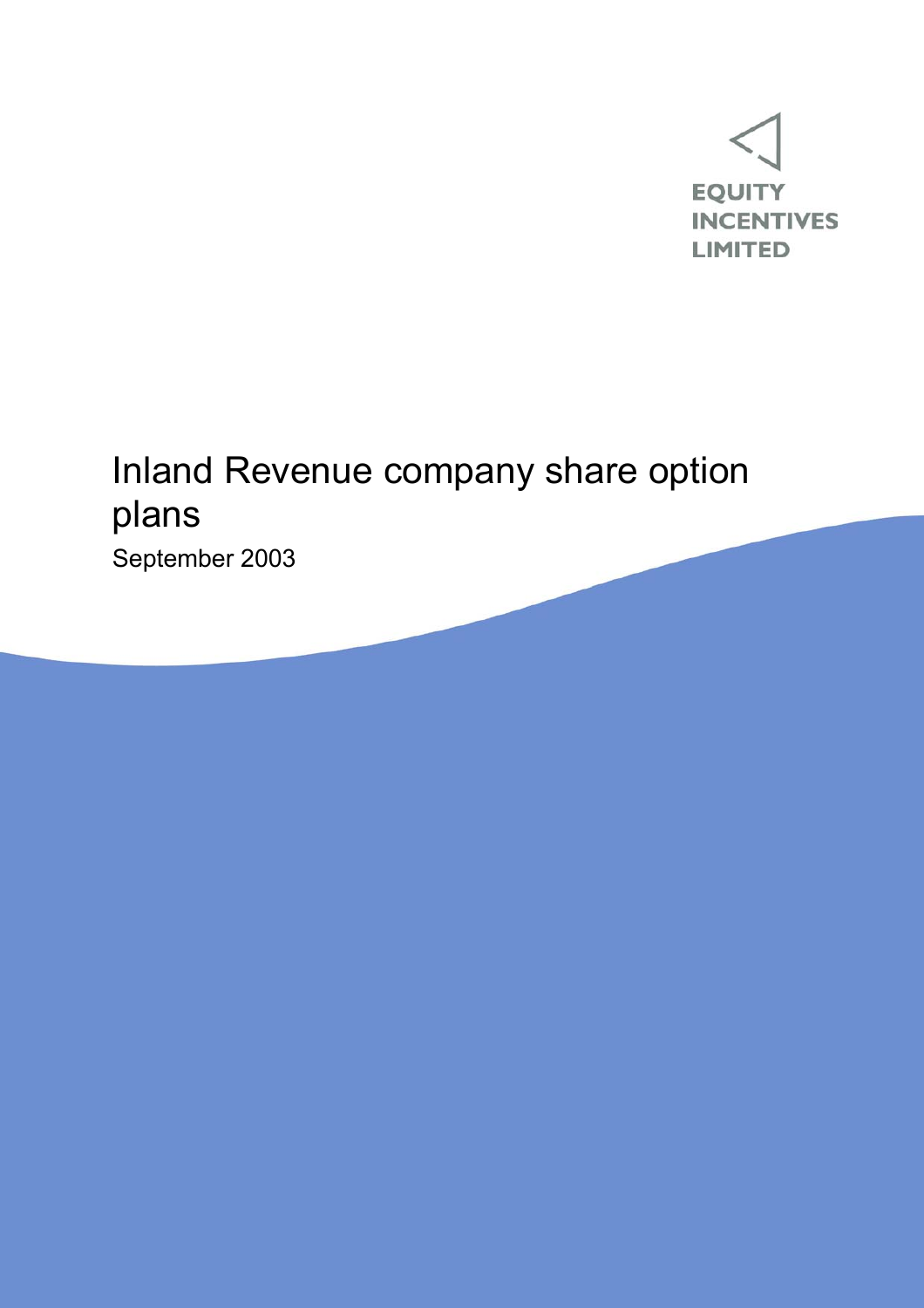### Main principles of the **CSOP**

The Inland Revenue approved company share option plan (CSOP) is an established method of providing share options to executives or employees:

- The mechanics of how the scheme operates are familiar to many employees.
- There is no limit to the number of employees who can participate.
- A CSOP usually fits in with a company's incentive requirements although some compromises may be needed to satisfy Inland Revenue approval conditions.
- Each participant may only hold options with a value (at grant) of up to £30,000. Therefore, the CSOP may have to operate in conjunction with either or both an enterprise management incentives ("EMI") arrangement and an *unapproved* share option scheme.
- Some companies cannot establish CSOPs because of their ownership structure.
- Companies of all sizes and whatever their business can establish CSOPs.
- There are significant potential tax advantages for participants.
- The CSOP helps solve the employer's national insurance contributions (NICs) problem.

## What a CSOP involves

In outline, a CSOP works as follows (with reference to typical documentation):

- A company establishes the scheme (scheme rules) and obtains Inland Revenue approval of it.
- In the case of an unquoted company, the market value of the scheme shares is agreed with the Inland Revenue before an option is granted.
- The board selects employees and invites them to participate (letter of invitation).
- The selected employees agree to participate (application form).
- The selected employees are granted options to acquire shares in the company within, usually, a ten year option period (option certificate).
- The option holders either exercise their options in whole or in part and acquire shares or allow the options to lapse (notice of exercise of option).
- Any shares received belong to the employee absolutely.

### What you can do with a **CSOP**

A CSOP provides a participant with an opportunity to acquire shares. It involves a cost to the participants (the exercise price) but an option will not be exercised unless it is "in the money". The scheme can be operated on an *all employee* basis but is usually used on a selective basis. The scheme could attach certain objective conditions to the exercise of options and can provide for options to be exercised on achieving a target event or according to a vesting schedule. In listed companies, shareholders expect to see one or more performance conditions attached to every option granted to an employee.

The key question is does the incentive the company wants to provide fit within the CSOP framework?

### Are the approval conditions a problem?

#### **Framework**

The CSOP incentive framework is as follows:

- Participation is only available to an employee or a full time (25 hours or more a week etc.) director of the company (or participating companies).
- The option exercise price must *not be* manifestly *less* than the market value at the time of the grant of the option.
- The market value of shares under option *at the time an option is granted* must not exceed £30,000 (options granted under other approved company share option schemes and executive share option schemes of the company or its associated companies are taken into account when calculating the £30,000 limit).
- The option rights must not be transferable (except on death).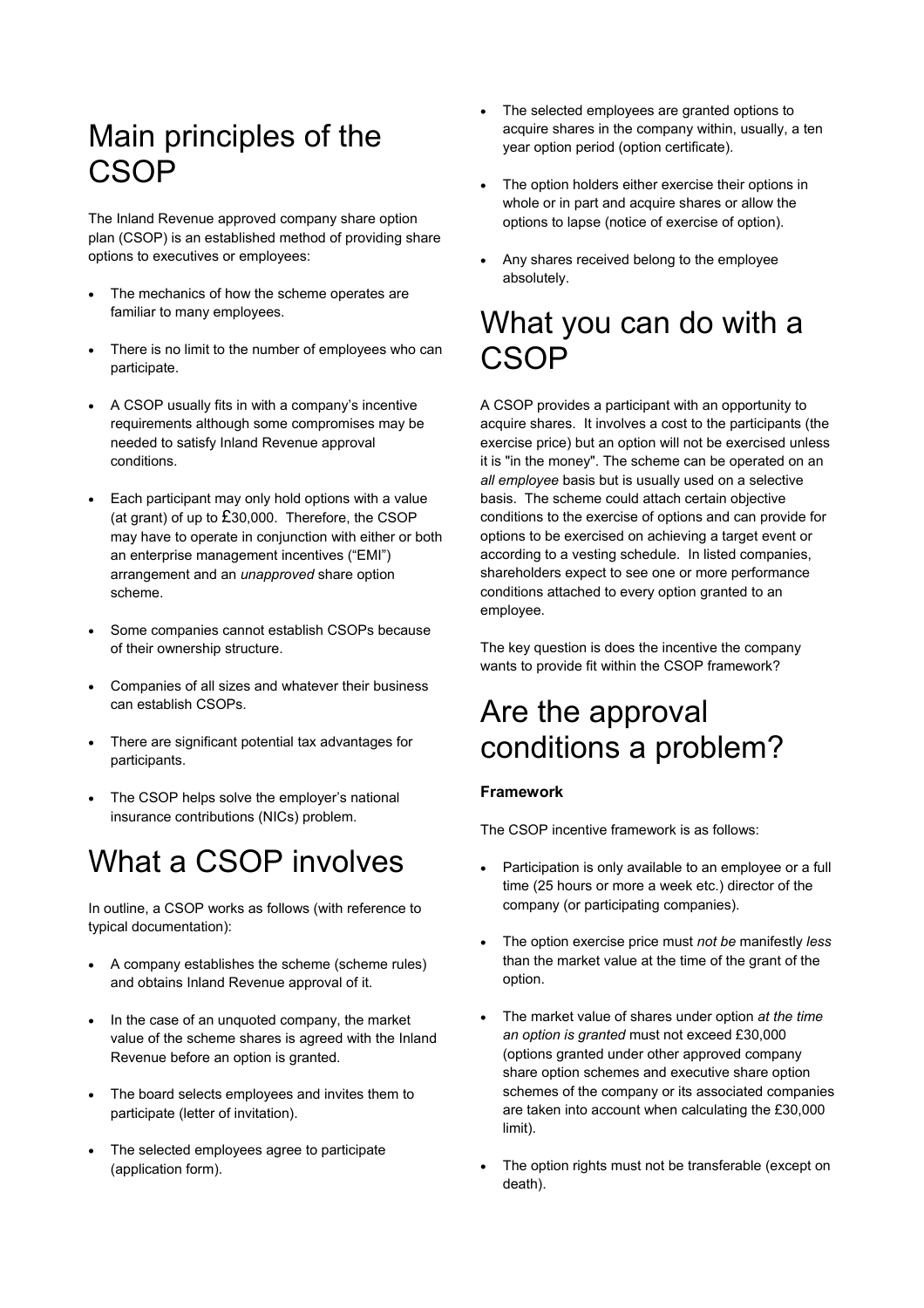If an option is exercised three years or more after its grant then the exercise is tax free for the participant.

#### **Scheme shares**

The scheme shares have to meet certain qualifying conditions. They must be:

- ordinary shares,
- in a company which is not controlled by another company (unless, for example, it is a subsidiary of a listed company),
- fully paid up, and non-redeemable, and
- not subject to any restrictions other than restrictions attaching to all shares of the same class or certain employee pre-emption restrictions.

#### **Other conditions**

There are other approval conditions to meet. If there is more than one class of share the scheme shares must satisfy additional conditions. If the company is a close company (as defined for tax purposes) then a 25% or more shareholder (including options) cannot participate. The 25% limit applies in place of the previous 10% limit from 10 July 2003. Also, once a CSOP is established changes to key features of it must be approved in advance by the Inland Revenue.

There can be difficulties achieving what a private company wants in respect of early exercise provisions (i.e. what happens if an employee's employment ceases early through injury, disability or in other circumstances).

If the CSOP framework looks right, a company must then decide whether or not the tax advantages make a CSOP worthwhile.

### Are the tax advantages worthwhile?

The CSOP provides a method of avoiding an income tax charge at up to 40% on a participant on the exercise of an option.

A tax free exercise can take place on or after the third anniversary and no later than the tenth anniversary of the date of grant. Before 9 April 2003 an optionholder had to wait a further three years from a tax free exercise before making another tax free exercise. This condition no longer applies, although the £30,000 limit continues to restrict the grant of options to each participant.

In a ten year period, an individual could *acquire* tax free shares with a total *initial* market value of £90,000 (i.e. £30,000  $x$  3 = £90,000). This assumes that sufficient shares are made available under the scheme to enable this to happen. It also assumes that each option is exercised on its third anniversary and replacement options over the maximum value of shares are granted immediately. In the tenth year, the individual could on this basis have a further £30,000 of shares under option. Therefore, in the ten year period, the total value of shares acquired *and under option* could be *£120,000*. The total amount the employee would have to pay to exercise these options would likewise be at least £120,000. The benefit of exercising the options would, of course, depend on how much the share price has increased.

From 9 April 2003, tax free early exercises can also be made, if permitted under the rules of the CSOP, should an optionholder's employment cease by reason of injury, disability, redundancy or retirement.

A participant who acquires shares tax free may have a capital gains tax (CGT) liability but this would only arise when the shares are sold.

Consideration given for the grant of the option (if any) and for the acquisition of the shares is taken into account in computing any capital gain or loss arising on a subsequent disposal of the shares.

The first £7,900 (2003/2004) of all chargeable gains in a tax year are exempt from CGT. Taper relief may apply to reduce the effective tax rate depending on the shareholder's circumstances and how many complete years the shares are held.

No employees' NICs are payable on the grant of CSOP options or on an income tax free exercise of an option. At one time all CSOP option exercises were free of NICs but this favourable treatment no longer applies.

As well as tax advantages to participants, there is a very important tax advantage for employers. In the case of an unapproved option, the employing company will usually face an employer's NICs charge when an option is exercised. This charge is currently 11.9% (without limit) of the difference between the exercise price and the market value of the shares acquired *at the time of exercise*. This liability is unquantifiable and is a major concern for many companies. In contrast, under a CSOP there is an exemption from NICs on most occasions when a CSOP option is exercised. If any employer's NICs are payable on an option exercise this liability may be passed on to the relevant employee.